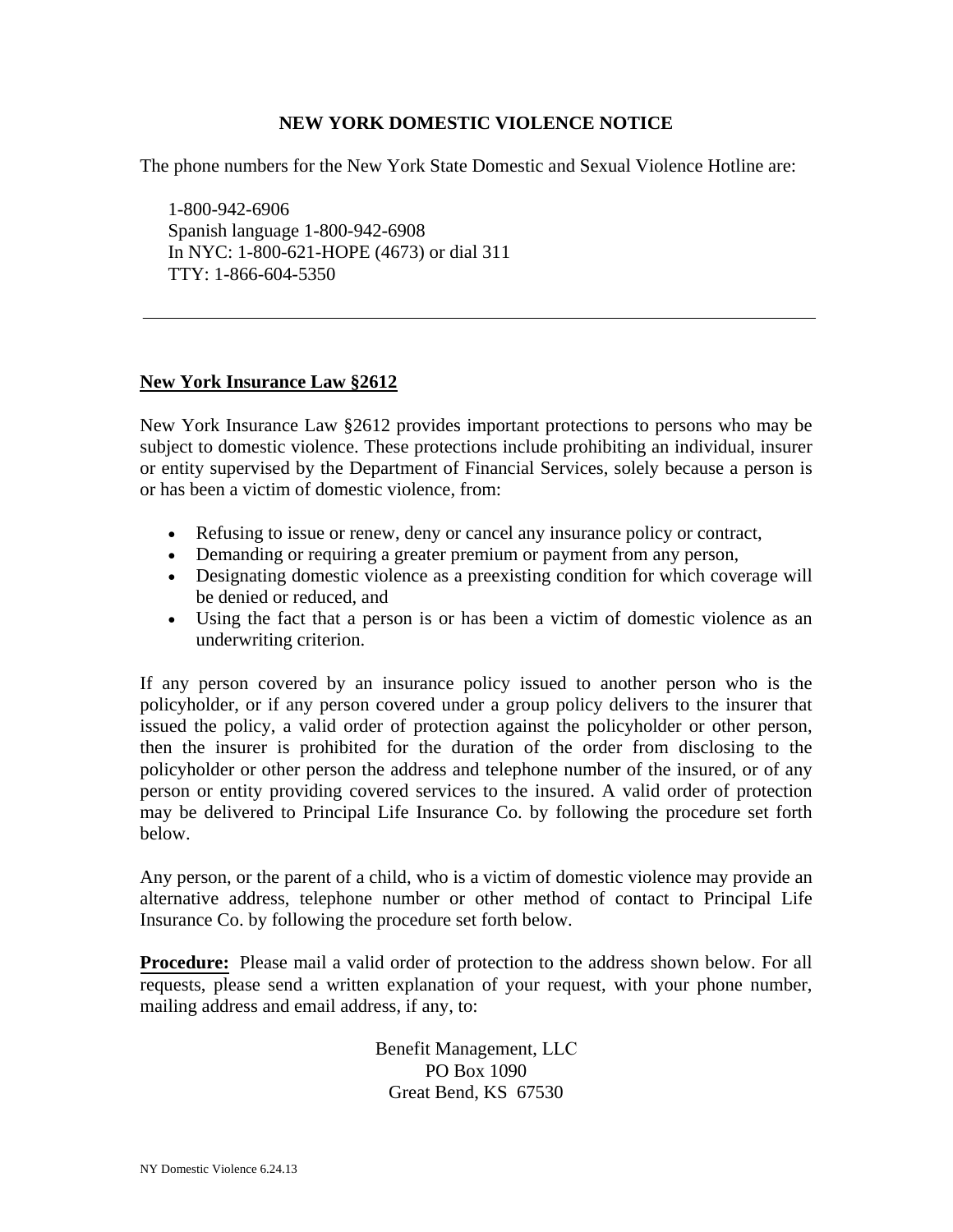## **Independent Dispute Resolution Process**

You may dispute: (1) A bill for emergency services, including inpatient physician and hospital services after an emergency room visit; or (2) A surprise bill for physician services in a hospital or ambulatory surgical center if your provider did not give you all required information about your care.

- Q. What is a surprise billing?
- A: A surprise billing means:
	- 1. An insured for services rendered by a non-participating provider at a participating hospital or ambulatory surgical center, where a participating provider is unavailable or a non-participating provider renders services without the insured's knowledge or unforeseen medical services arise at the time the health care services are rendered; provided, however, that a surprise bill shall not mean a bill received for health care services when a participating provider is available and the insured has elected to obtain services from a non-participating provider.
	- 2. An insured for services rendered by a non-participating referred health care provider, where the services were referred by a participating provider to a non-participating referred health care provider without explicit written consent of the insured acknowledging that the participating provider is referring the insured to a non-participating referred health care provider and that the referral may result in costs not covered by the health care plan.
	- 3. A patient who is not insured for services rendered by a physician at a hospital or ambulatory surgical center, where the patient has not timely received all the disclosures.
	- 4. Please note that your health plan does not have an participating provider network associated with it, all claims are consider non-participating.
- Q: How an insured, non-participating provider may submit an IDRE:

A: Patients can complete the patient application form located on the New York Department of Financial Services Website (dfs.ny.gov). The completed form can be sent to the NYS Department of Financial Services, Consumer Assistance Unit/IDR Process, One Commerce Plaza, Albany, NY 12257. For help call 1-800-342-3736 or e-mail **IDRquestions@dfs.ny.gov.** 

Providers can complete the provider and insurer application form located on the New York Department of Financial Services Website (dfs.ny.gov). The completed form can be sent to the NYS Department of Financial Services, Consumer Assistance Unit/IDR Process, One Commerce Plaza, Albany, NY 12257. For help call 1-800-342-3736 or e-mail [IDRquestions@dfs.ny.gov.](mailto:IDRquestions@dfs.ny.gov)

Q: How to complete an assignment of benefit form for surprise billing.

A: If you receive a surprise billing, you can sign an assignment of benefits form with your health care provider, to have your health plan pay your provider directly.